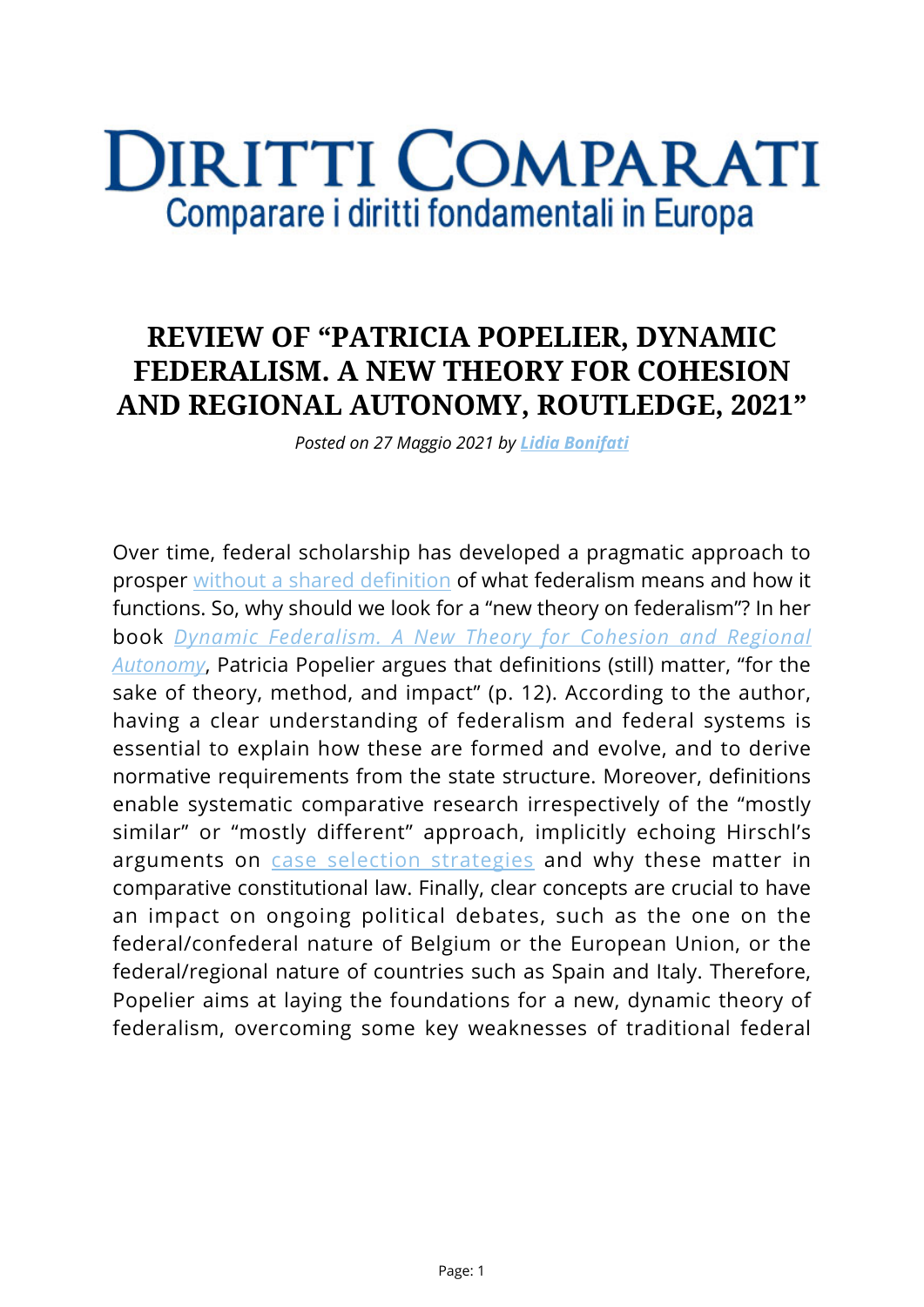theory, and testing such theory on a series of conditions: universality, specificity, and flexibility.

To do so, the book is divided into three parts. The first part ("Theoretical framework") develops the building blocks of the new theory, starting from a critical discussion of the "Hamiltonian" (following Pinder's expression) and Elazarian approaches to the study of federalism, and then revisiting Friedrich's concept of federalism as a process to further explore a theory on dynamic federalism. According to the author, traditional federal scholarship does not offer a theory able to explain federal systems in all their forms and variants, thus excluding from its analysis meaningful experiences because they might not fit in the "institutional checklist" of how a "true" federation should be to be called as such. This also explains why Popelier refers to "multi-tiered systems" (MTS), i.e., those systems with multiple tiers of government characterized by a central level of government as well as subnational entities with public policy powers. The author chose MTS as a category encompassing the different manifestations of the federal principle to avoid confusion between federations and other typologies of federal systems, thus allowing the inclusion of a large variety of systems in a cross-country comparison, along with those which distance themselves from being called "federal states". The proposed theory of dynamic federalism builds upon the trichotomy of federalism, federalist political organization, and federations, to develop federalism as a "value concept", expressing the idea of balance between territorial levels of government. Accordingly, every MTS seeks a proper balance between the central authorities and the subnational entities, or in other words between cohesion and autonomy. Such core value is later characterized as a constitutionally defined and essentially contested concept since it is determined by constitutional arrangements and is continuously contested by the changing of external conditions and political preferences. In a theory of dynamic federalism, constitutions are conceived as providers of instruments to face the changes that may occur in what the proper balance is, thus making possible the recalibration power relations. Therefore, the previous focus on Elazar's principle of "self-rule and shared rule" is now shifted to the concepts of autonomy and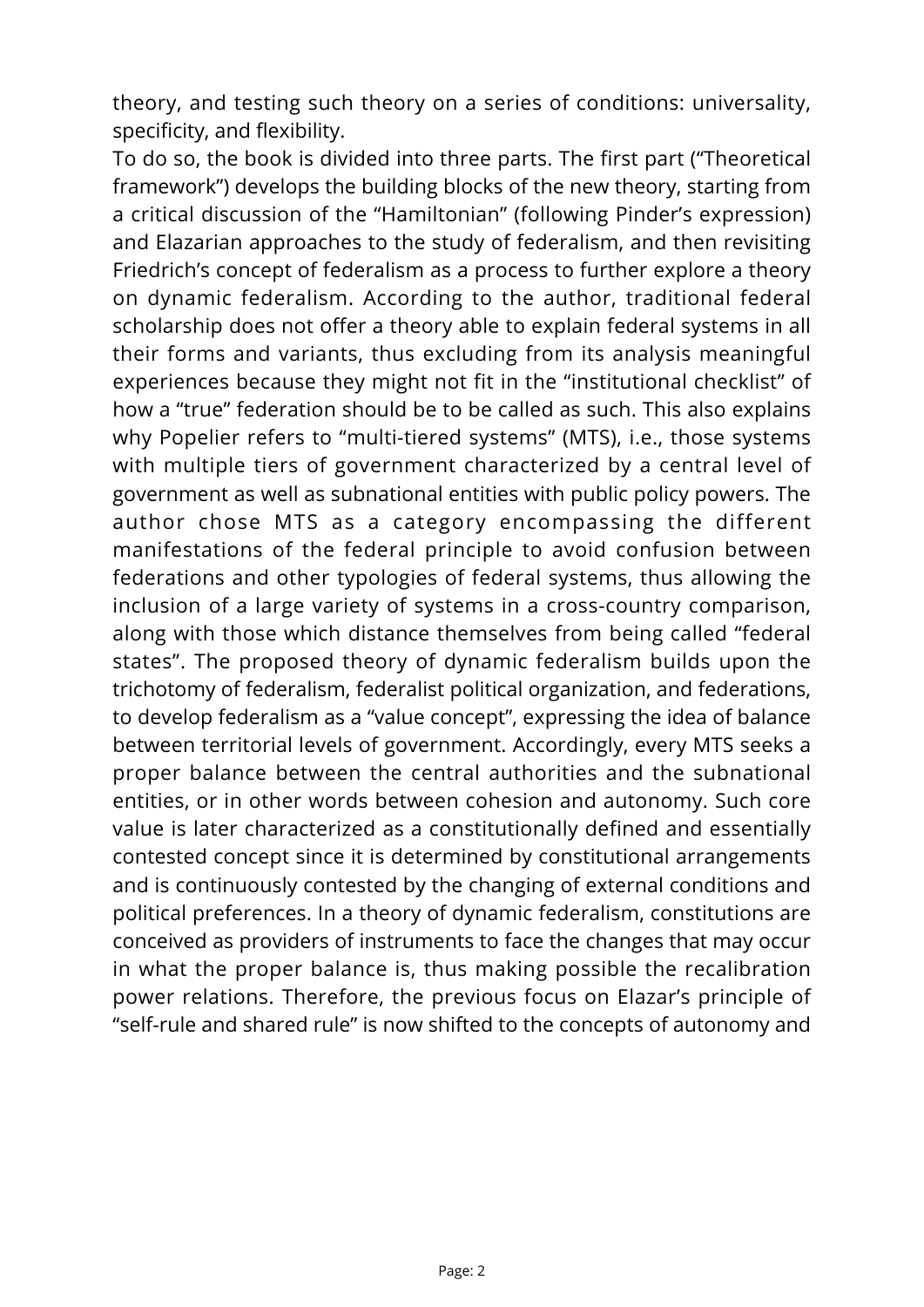cohesion; the varying balance between them becomes the main criterion upon which a classification of different typologies of forms of state depending is built, encompassing all forms of multi-tiered systems. To give an idea of these typologies, for a low score for cohesion and a gliding score for subnational autonomy, it is possible to categorize deconcentrated unitary systems, decentralized systems, and political associations. For a high level of cohesion and shifting levels of autonomy, integrationist multi-tiered systems and federations are found. Finally, for moderated scores for cohesion and sliding autonomy, the identified typologies are consociation-based multi-tiered systems, regionalized systems, and confederations. Thus, it is already possible to grasp the "dynamic" features of Popelier's theory of federalism, since such a balance may vary, not only from one case to another but also over time.

Given the need to measure autonomy and cohesion to categorize forms of state and explain dynamics, the second part of the book ("Measuring cohesion and autonomy") offers a toolbox of indicators, based on a series of institutional features. It should be noted that even though the author moves away from the "institutional checklists" to identify a federal system proper of the Hamiltonian approach, re-defining federalism in new terms (i.e., as a value concept), Popelier takes an institutional approach and, throughout the book, explores how constitutions facilitate or curb the dynamics of multi-tiered systems, and how constitutional engineering impacts on this. The indicators were constructed under three essential categories (status, powers, fiscal arrangements), drawing inspiration from previous attempts (Aubert, Baldi, Requejo, Hooghe et al., Ivanya and Shah, Sahadžić), deemed incomplete since they often lack to measure cohesion. Popelier's indicators have two different units of analysis: the autonomy indicator regards the subnational entities, while cohesion uses the central government. This is a useful element since it allows us to consider simultaneously two different perspectives: the system in its entirety, and the subnational entities. The basic idea behind the development of the indicators is that they show how the balance was initially imagined by institutional designers, as well as how constitutional engineering may shift such balance. The toolbox of indexes for the measure of each indicator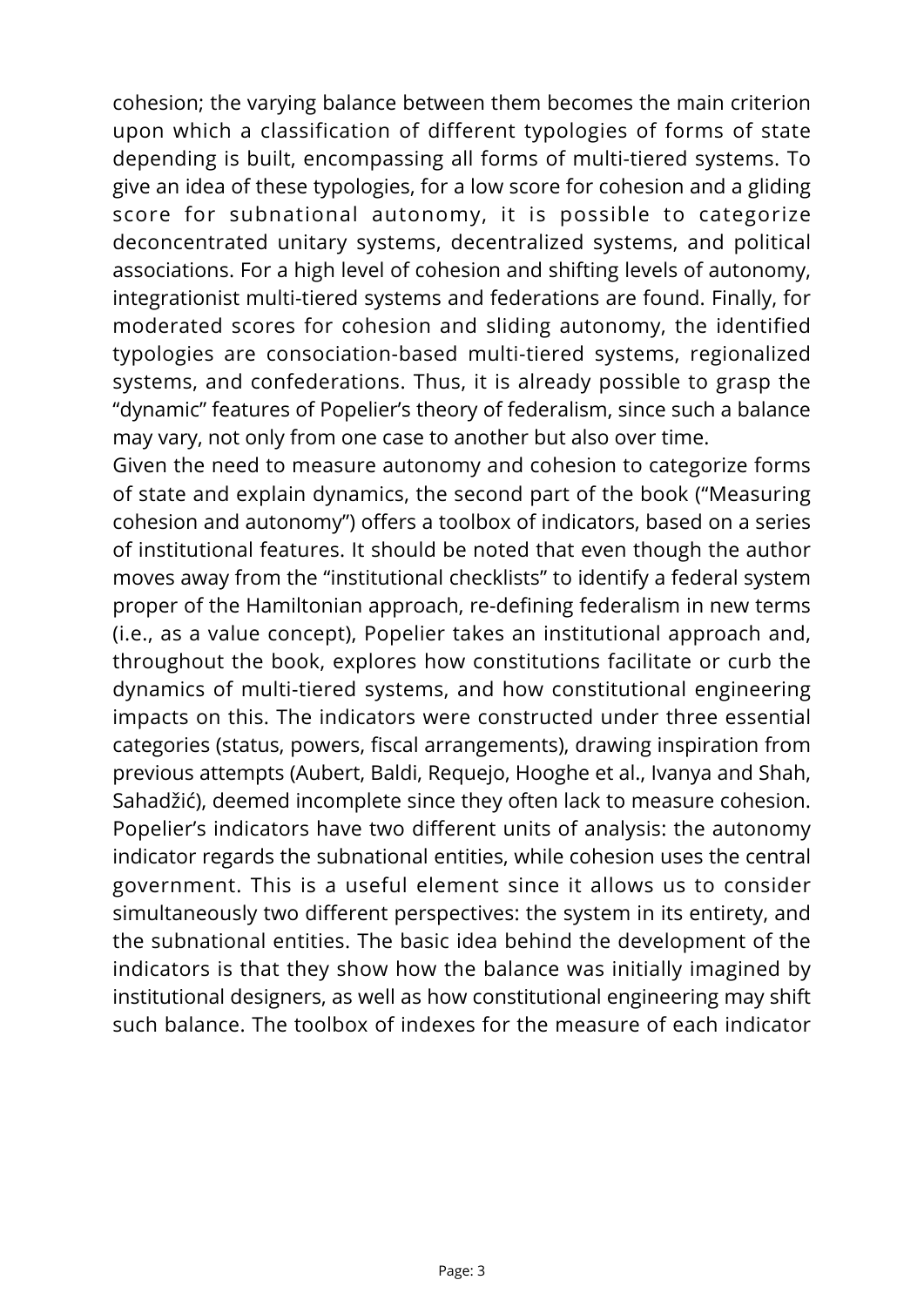follows a comprehensive, maximalist approach, but the author interestingly suggests that they could be reduced to a more pragmatic, minimalist purpose. A first application of the indexes is made on the Belgian case, to appreciate the potential of the indicators to better grasp the dynamics of the state, how the institutional design imagined the proper balance between autonomy and cohesion, and how constitutional engineering might come into play shifting the system towards more or less centralization/integration. Moreover, Belgium is an emblematic example of federalism as a dynamic process, since it is a fragmented system which evolved from a decentralized state to a federation, and in which the debate on a possible shift towards a confederal settlement is highly topical.

The use of the indicators to measure cohesion and autonomy also allows identifying institutional "hubs for change", to which is dedicated the third and last part of the book ("Measuring change"). Here, Popelier underlines that a theory of dynamic federalism is a theory of change, an aspect that in federal theory has been examined mainly by non-legal scholars, and that requires an interdisciplinary approach. Following the indexes developed in the previous part, the author proposes a method for measuring change, providing the "federalism potential score" and the "actual federalism score". According to such a method, change is defined as the difference between the first and the second score. The resulting score ("informal change score") displays the broadness of the gap between federalism in the books and federalism in action. Moreover, the author sketches the processes of change, identifying a series of possible drivers, distinguishing between sources, catalysts, strategies, and actors, and observing that federal dynamics do not necessarily follow a "pendulum" swing. In fact, incremental change has the potential to create dynamics that may change the system over time. It should be noticed that the proposed analysis of the dynamic relationship between autonomy and cohesion also allows measuring related phenomena, such as constitutional asymmetry, by subtracting the "actual federalism scores" of the subnational entities, an interesting and still underdeveloped aspect in federal theory. Furthermore, Popelier identifies a series of "hubs for